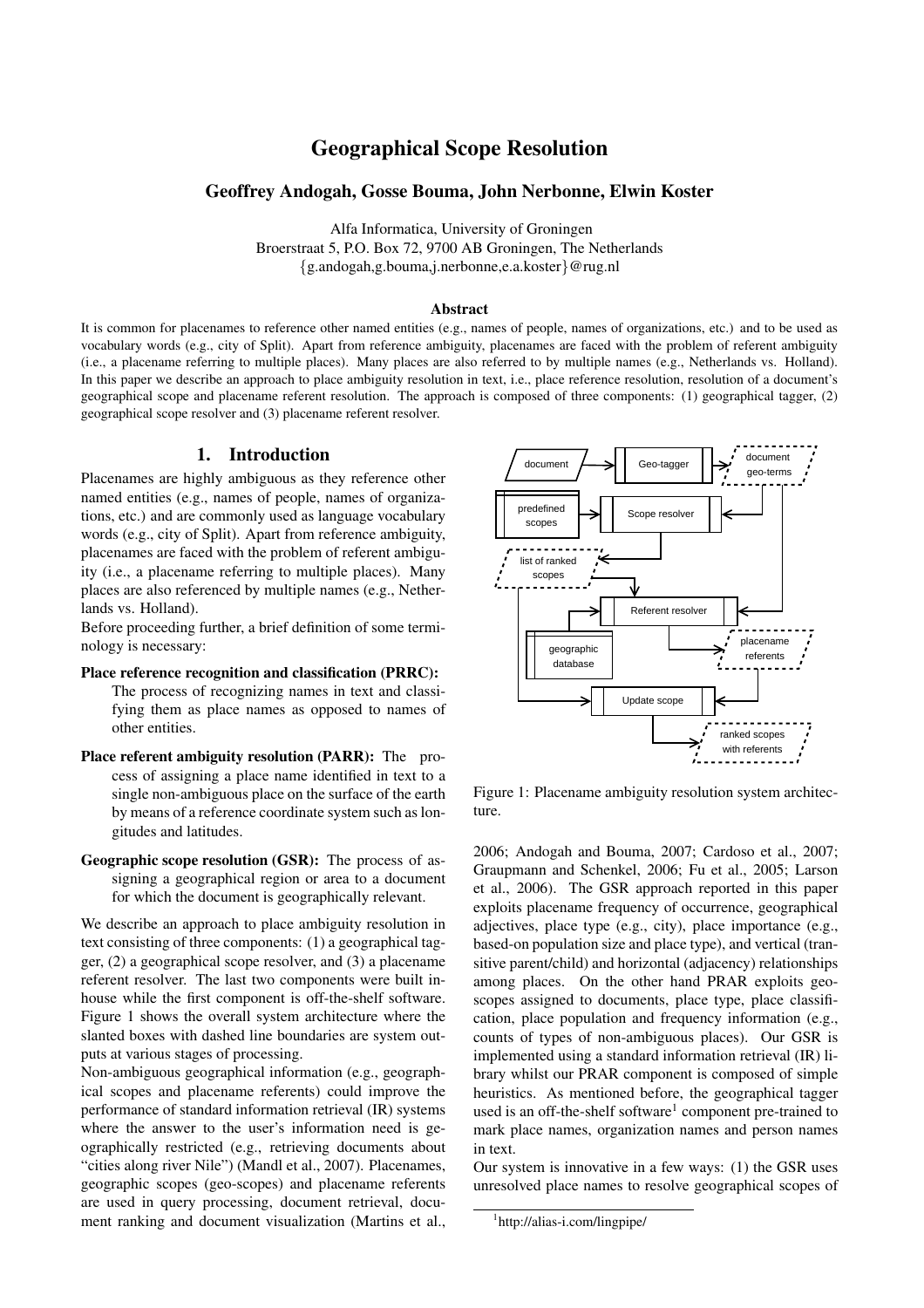documents, (2) the GSR is implemented using a standard IR library, (3) the PRAR uses an elaborate range of geographical scopes assigned to a document as a basis to perform referent resolution and (4) the PRAR also makes extensive use of place types and classification to resolve among competing candidate places.

# 2. Geographic Scope Resolver

The geo-scope resolution approach discussed in this paper is based on Assumption 1.

Assumption 1 *Places of the same type or under the same administrative jurisdiction or near/adjacent to each other are more likely to be mentioned in a given discourse. For example, a discourse mentioning The Netherlands is most likely to mention places of the type country (e.g., Spain, Uganda) or places under the jurisdiction of The Netherlands (e.g., Amsterdam, Rotterdam) or places adjacent to The Netherlands (e.g., Belgium, Germany).*

To implement the assumption, six groups of geo-scope are pre-defined at administrative (i.e., continent, country, province) and directional (i.e., at continent, country, province) levels. Province is used in a broader sense to mean first order administrative division of a country. The pre-defined geo-scopes are indexed and searched using the Apache Lucene IR library.

### 2.1. Apache Lucene

Lucene's default similarity measure is derived from the vector space model (VSM). The VSM is a classic document and query modeling technique in IR systems. In VSM both the document and query are viewed as vectors ( i.e., terms obtained from document and query texts with associated weights) in a multi-dimensional space (Lee et al., 1997).

The Lucene similarity score formula combines several factors to determine the document score for a query (Gospodnetic and Hatcher, 2005):

$$
Sim(q, d) = \sum_{t in q} tf(t in d) \cdot idf(t) \cdot bst \cdot lN(t.field in d)
$$
\n(1)

where,  $tf(t \text{ in } d)$  is the term frequency factor for term t in document  $d$ ,  $\text{if}(t)$  is the inverse document frequency of term  $t$ , bst is the field boost set during indexing and  $lN(t.field in d)$  is the normalization value of a field given the number of terms in the field. In our implementation we leverage Lucene's capability to query on multiple fields and query term boosting.

## 2.2. Geographical knowledge

The Geonames.org<sup>2</sup> database is used as the basis of our geographical knowledge. It contains over eight million geographical names and consists of 6.5 million unique features including 2.2 million populated places and 1.8 million alternate names. All the features are categorized into one of nine feature classes and further subcategorized into one of 645 feature codes. We used features of the class administrative division (A) and populated place (P) to define geo-scopes.

| Feature class | No. features | Unique names |
|---------------|--------------|--------------|
| All classes   | 6,603,579    | 4,230,969    |
| Class $A & P$ | 2,564,814    | 1,640,422    |
| Class P       | 2,393,808    | 1,565,458    |
| Class A       | 171,006      | 144,684      |

Table 1: Geonames.org feature class A & P statistics.

| Name type        |           | No. features   Unique names |
|------------------|-----------|-----------------------------|
| <b>Standard</b>  | 6,603,579 | 4,230,969                   |
| Alternative (EN) | 1,237,759 | 1,735,528                   |

Table 2: Geonames.org standard and alternate names statistics.

Tables 1 & 2 respectively show feature class and name statistics. Standard names are the feature names in the main Geonames.org database whilst alternative names consists of English name alternatives. Standard names have a one-tomany relationship with geographical features whilst alternative names stand in a many-to-one relationship with geographical features. Alternative names provide many surface forms of the name (e.g., Netherlands, the Netherlands, etc.). On the other hand standard names are more broad and may include feature specific qualifiers (e.g., Kingdom of the Netherlands, etc.). It is easier to find document placenames matching alternative names than standard names since people commonly use the shorter forms of placenames in documents.

### 2.3. Defining Geo-scopes

In this paper geo-scopes are limited to: (1) continent (CT) e.g., Europe, (2) continent directional (CD) as defined by the UN-statistics division<sup>3</sup> e.g., Western Europe, (3) country (PC) e.g., Netherlands, (4) country directional (PD) e.g., north-east-of Netherlands, (5) province (AM) e.g., Groningen and (6) province directional (AD) e.g., northof Groningen. For directionally oriented scopes at country and province levels, the regions are divided into nine sections: north, north-east, east, south-east, south, south-west, west, north-west, and central.

### 2.3.1. Continent and continent-directional scopes

Continent and continent-directional scopes consists of the following constituents: continent, countries, countrycapitals (LC), provinces, provincial-capitals (LA) and cities with over 49,999 inhabitants. Table 3 shows the distribution of scopes, locations and names at continent and continentdirectional level. The average ratio of name-to-location within the scopes is 4.68. There are 7 continent scopes compared to 24 continent-directional scopes.

### 2.3.2. Country and country-directional scopes

Each country scope is defined by its child constituents, parent continent and adjacent countries. And each countrydirectional scope is defined by its child constituents and parent country. The following make up country and

<sup>&</sup>lt;sup>2</sup>http://www.geonames.org

<sup>3</sup> http://unstats.un.org/unsd/default.htm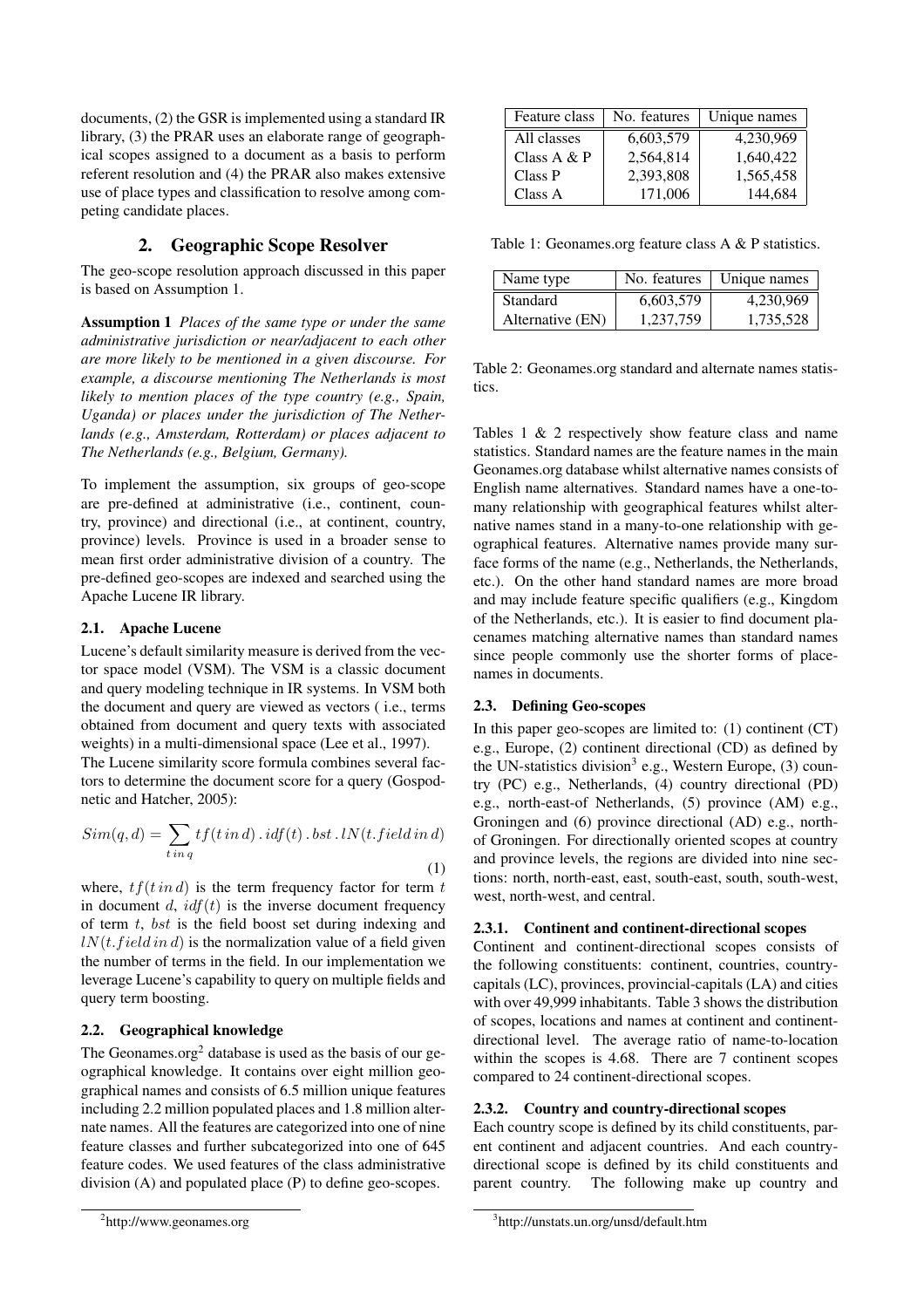country-directional child constituents: country, countrycapital, provinces, provincial-capitals, counties and cities with over 9,999 inhabitants. Distribution of scopes, locations and names at country and country-directional level is depicted in Table 3. The average ratio of name-to-location within the scopes is 1.73. There are 190 country scopes compared to 1089 country-directional scopes.

#### 2.3.3. Province and province-directional scopes

Each province scope is defined by its child constituents, parent country, and adjacent provinces. And each provincedirectional scope is defined by its child constituents and parent province. Province and province-directional consist of the following child constituents: province, provincial capitals, country-capitals, counties and all populated places. Table 3 shows the distribution of scopes, locations and names at province and province-directional level. The average ratio of name-to-location within the scopes is 1.02. There are 4,749 province scopes compared to 20,761 province-directional scopes.

| Scope     | No. scopes | No. places | No. names |
|-----------|------------|------------|-----------|
| <b>CT</b> |            | 13,226     | 61,939    |
| CD        | 24         | 13,226     | 61,990    |
| PC.       | 190        | 105,576    | 182,442   |
| <b>PD</b> | 1,089      | 105,569    | 182,442   |
| AM        | 4.749      | 2,311,244  | 2,354,716 |
| AD        | 20,761     | 2,005,682  | 2,068,732 |

Table 3: Geographic scope statistics. [see Section 2.3. for scope abbreviations.]

#### 2.4. Storing Geo-scopes in Lucene Index

Each geo-scope group (e.g., continent scope) is stored in a separate index. Lucene provides the capability to query across multiple indexes. Ten Lucene fields are defined to store geo-scope data in the index: (1) scope-id (ID), (2) names of the scope (SNM), (3) names of capitals and populated places (i.e., cities, towns & villages) with large population (CNM), (4) names of primary administrative units (PAN), (5) names of secondary administrative units (SAN), (6) names of primary cities, towns and villages (PCN), (7) names of secondary cities, towns and villages (SCN), (8) names of adjacent regions of the same type (ASN), (9) names of parent regions (PRN) and (10) names of relatively smaller child places (CPN). The type of a place (e.g., capital city, provincial capital) and population size is used to group places within a scope category. For example to populate CNM field; cities, towns and villages with over 500.000 inhabitants are considered in country scope while the threshold is lowered to 100.000 inhabitants in province scope. Table 4 shows an example Lucene index data for the scope Europe. A complete geo-scope data storage layout inside the Lucene index is shown in Table 5.

#### 2.5. Resolving document scopes

The general idea is to assign each document to geo-scopes in the Lucene index. This basically involves three steps: (1)

| Field      | Data                                |
|------------|-------------------------------------|
| ID         | EU                                  |
| <b>SNM</b> | Europe, EU, Europa, etc.            |
| <b>CNM</b> |                                     |
| <b>PAN</b> | Netherlands, Germany, Belgium, etc. |
| <b>SAN</b> | Groningen, Sachsen, Antwerp, etc.   |
| <b>PCN</b> | Amsterdam, Berlin, Brussels, etc.   |
| <b>SCN</b> | Utrecht, Hamburg, Antwerp, etc.     |
| <b>ASN</b> | Africa, Asia, North America         |
| <b>PRN</b> | Earth                               |
| <b>CPN</b> | Delft, Tournai, Unna, etc.          |

Table 4: Example Lucene Index for scope Europe. [see Section 2.4. for acronym explanation.]

extracting place names, place types and geographical adjectives from the document using the geographical tagger, (2) submitting extracted geographical information to query the Lucene index of pre-defined geo-scopes, and (3) returning a ranked list of geo-scopes for the document. To effectly resolve a document's geo-scope with the approach reported in this paper, query formulation is crucial. The following features are considered in our query formulation strategy: (1) perceived importance of Lucene field (2) type of place, (3) importance of place determined by population and (4) the number of occurrences of place name in a document. The importance of assigning different weights to fields comes into play when the same place takes different roles in different scopes e.g., in the hierarchy Groningen  $\mapsto$ Netherlands  $\mapsto$  Europe  $\mapsto$  Earth, Groningen is a primary administrative unit in Netherlands while a secondary administrative unit within Europe. That is, Groningen carries more importance within the scope the Netherlands in comparison to the scope within Europe. Importance is assigned to Lucene fields in the following order (i.e., descending order of importance):  $SNM \mapsto CNN \mapsto PCN \mapsto PAN \mapsto SCN \mapsto SAN \mapsto PRN$  $\rightarrow$  CPN  $\rightarrow$  ASN. And weights are assigned to types of places according to the following order (i.e., descending order of importance):  $CT \mapsto PC \mapsto LC \mapsto LA \mapsto AM \mapsto A2$ . Other cities are assigned weights according to their population size.

The aforementioned features are factored into our query formulation strategy as query term boost factor using Equation 2:

 $QueryGeoTermBoostFactor = tf*FWT*GWT (2)$ 

where  $tf$  is the place name frequency count in the document,  $FWT$  is the weight of the Lucene field being queried against and  $GWT$  is place type or importance weight. Besides query formulation we pay attention to how the index is searched. Each geographical term in the query is analyzed to determine which field or fields to query against (e.g., Netherlands is submitted to search the field values of SNM and PAN as the Netherlands can be the name of scope Netherlands or the name of a primary administrative unit in scope Europe). Table 6 depicts feature weights implemented in our query formulation strategy. Geographical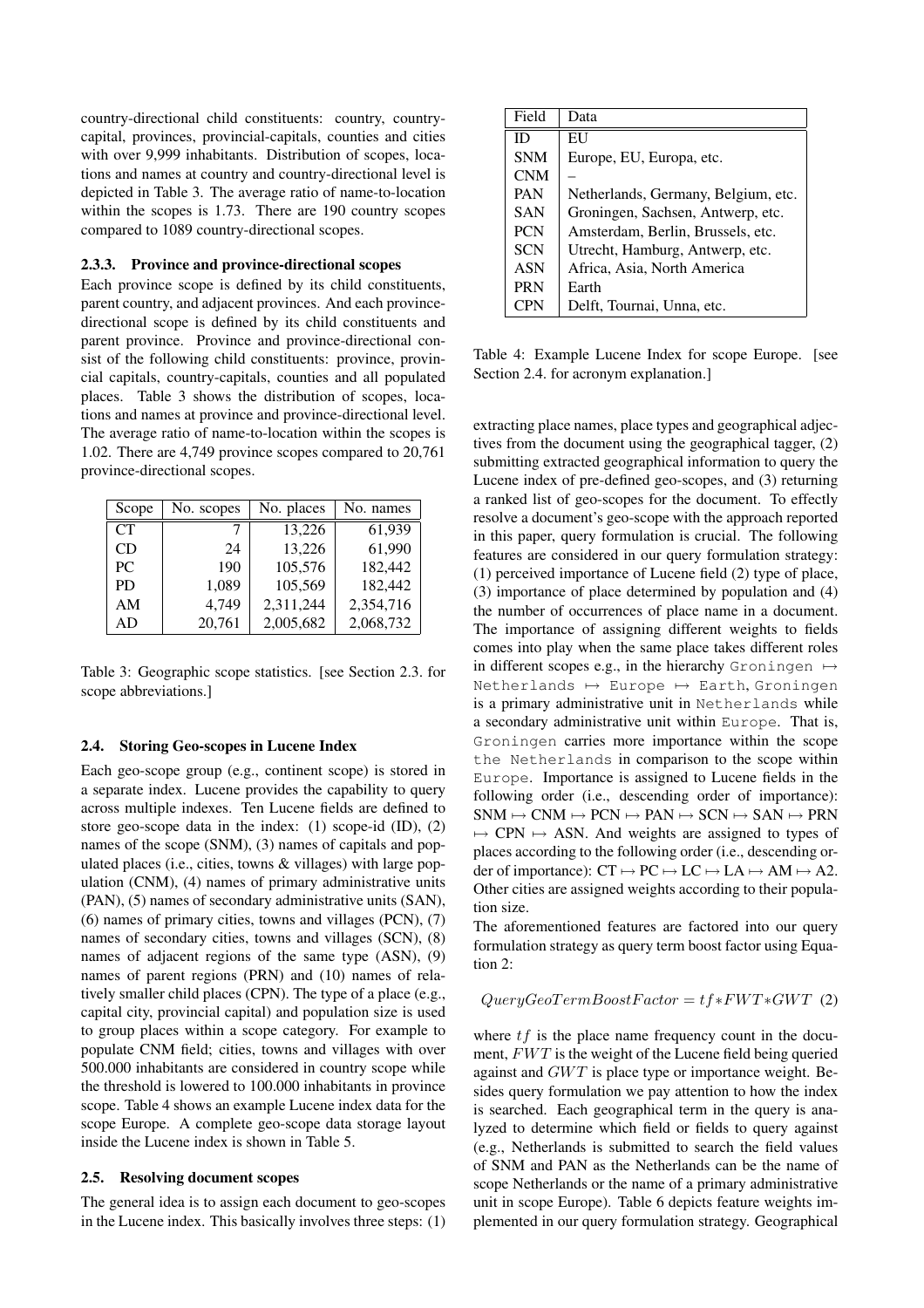| Scopes $\mapsto$ | <b>CT</b>             | <b>CD</b>  | PC.              | P <sub>D</sub>  | AM              | AD                              |
|------------------|-----------------------|------------|------------------|-----------------|-----------------|---------------------------------|
| ID               | CT-ID                 | $CD$ -ID   | PC-ID            | PD-ID           | $AM$ -ID        | $AD-ID$                         |
| <b>SNM</b>       | <b>CT</b>             |            | PC.              |                 | AM              |                                 |
| <b>CNM</b>       |                       |            | LC, P500         | LC, P500        | LA,LC,P $150^a$ | LA, P150                        |
| PAN              | PC.                   | PC.        | AM               | AM              | A <sub>2</sub>  | A <sub>2</sub>                  |
| <b>SAN</b>       | AM                    | AM         | $A2^b$           | A2              |                 |                                 |
| <b>PCN</b>       | LC, P500 <sup>c</sup> | LC,P500    | LA, P100         | LA, P100        | <b>P50</b>      | <b>P50</b>                      |
| <b>SCN</b>       | LA, P100 <sup>d</sup> | LA, P100   | <b>P50</b>       | <b>P50</b>      | $P5^e, P10$     | P <sub>5</sub> ,P <sub>10</sub> |
| <b>ASN</b>       | <b>CT</b>             |            | PC.              |                 | AM              |                                 |
| <b>PRN</b>       | $EH^f$                | <b>CT</b>  | CT               | PC.             | PC              | AM                              |
| <b>CPN</b>       | P50 <sup>g</sup>      | <b>P50</b> | P10 <sup>h</sup> | P <sub>10</sub> | $P0^i$          | P <sub>0</sub>                  |

 $a$ P150: Population centers (population  $\geq 100,000$ ).

*b*A2: Second order administrative division of a country.

<sup>c</sup>P500: Population centers (population  $\geq$  500,000).

 $\text{d}P$ 100: Population centers (100,000  $\leq$  population  $<$  500,000).

<sup>e</sup>P5: Population centers  $(5,000 \leq$  population  $< 10,000$ ).

*<sup>f</sup>*EH: Earth.

<sup>g</sup>P50: Population centers (50,000  $\leq$  population  $<$  100,000).

 $h$ P10: Population centers (10,000  $\leq$  population  $<$  50,000).

 $^{i}$ P0: Population centers (population  $<$  5,000).

Table 5: Geo-scope data layout in Lucene index. [see Section 2.4. for explanations of acronyms.]

| Field      | <b>FWT</b> | Type/Population            | <b>GWT</b> |
|------------|------------|----------------------------|------------|
| ID         |            | CT                         | 10.0       |
| <b>SNM</b> | 10.0       | Country                    | 9.0        |
| <b>CNM</b> | 9.0        | Province                   | 2.5        |
| <b>PAN</b> | 5.0        | County                     | 1.5        |
| <b>SAN</b> | 3.0        | CountryCapital             | 9.0        |
| <b>PCN</b> | 8.0        | ProvinceCapital            | 7.0        |
| <b>SCN</b> | 5.0        | people $\geq 1M$           | 9.0        |
| <b>ASN</b> | 1.5        | $0.5M \le$ people $< 1M$   | 8.0        |
| <b>PRN</b> | 2.0        | $0.1M \le$ people $< 0.5M$ | 7.0        |
| <b>CPN</b> | 2.0        | $50K \leq$ people $< 100K$ | 6.0        |
|            |            | $10K \leq$ people $<$ 50K  | 5.0        |
|            |            | $5K \leq$ people $< 10K$   | 2.0        |
|            |            | people < 5K                | 1.0        |

Table 6: Field and place type weights. [see Section 2.4. for explanations of acronyms.]

adjectives, like placenames are highly ambiguous – seeing the geographical adjective French in a document does not necessarily refer to things explicitly connected to the nation of France (e.g., French in a document may refer to a subject in school or a type of cooking). Nevertheless, if used judicially, geographical adjectives can provide useful information to geographically resolve document scopes. We map query geographical adjectives (e.g., Dutch) and placename abbreviations (e.g., UK) to their corresponding country names (e.g., Dutch mapped-to Netherlands) and assign lower weights to them. We did not try to resolve geographical adjective ambiguities, instead we assume that the places the adjective is referring to are mentioned in the document and therefore, the geo-scope resolver will use the adjective to further reinforce scope resolution.

To illustrate our geo-scope resolution approach, consider a sample document containing the following placenames with their respective term frequency in brackets: New York  $(1)$ , Rwanda  $(4)$ , France  $(1)$ , Kigali  $(1)^4$ . Table 7 depicts how query geographical terms are analyzed per field at querying processing. Each geographical term is assigned a weight (in square brackets) according to Equation 2. The document is geographically resolved to ranked geo-scopes as: Rwanda (0.082667), Eastern Africa (0.007700), Africa (0.004359), France (0.003444), United States (0.001750).

| Field      | <b>Query Formulation</b>                           |
|------------|----------------------------------------------------|
| ID         |                                                    |
| <b>SNM</b> | new york $[25.0]$ rwanda $[360.0]$ france $[90.0]$ |
| <b>CNM</b> | kigali[81.0]                                       |
| <b>PAN</b> | new york $[12.5]$ rwanda $[180.0]$ france $[45.0]$ |
| <b>SAN</b> | new york $[7.5]$                                   |
| <b>PCN</b> | new york $[56.0]$ kigali $[72.0]$                  |
| <b>SCN</b> | new york $[35.0]$                                  |
| <b>ASN</b> | new york $[3.75]$ rwanda $[54.0]$ france $[13.5]$  |
| <b>PRN</b> | new york $[5.0]$ rwanda $[72.0]$ france $[18.0]$   |
| CPN        | new york $[12.0]$                                  |

Table 7: Example query formulation for per field querying. [see Section 2.4. for explanations of acronyms.]

### 3. Placename Referent Resolver (PRR)

The placename referent resolver is a component that performs the PRAR task. PRR is fed the output of the (GeoSR) geographical scope resolver (i.e., a list of ranked document geo-scopes) and the output of the geographical tagger (i.e.,

<sup>4</sup>New York (State or City), Rwanda (Country), France (Country), Kigali (Country capital)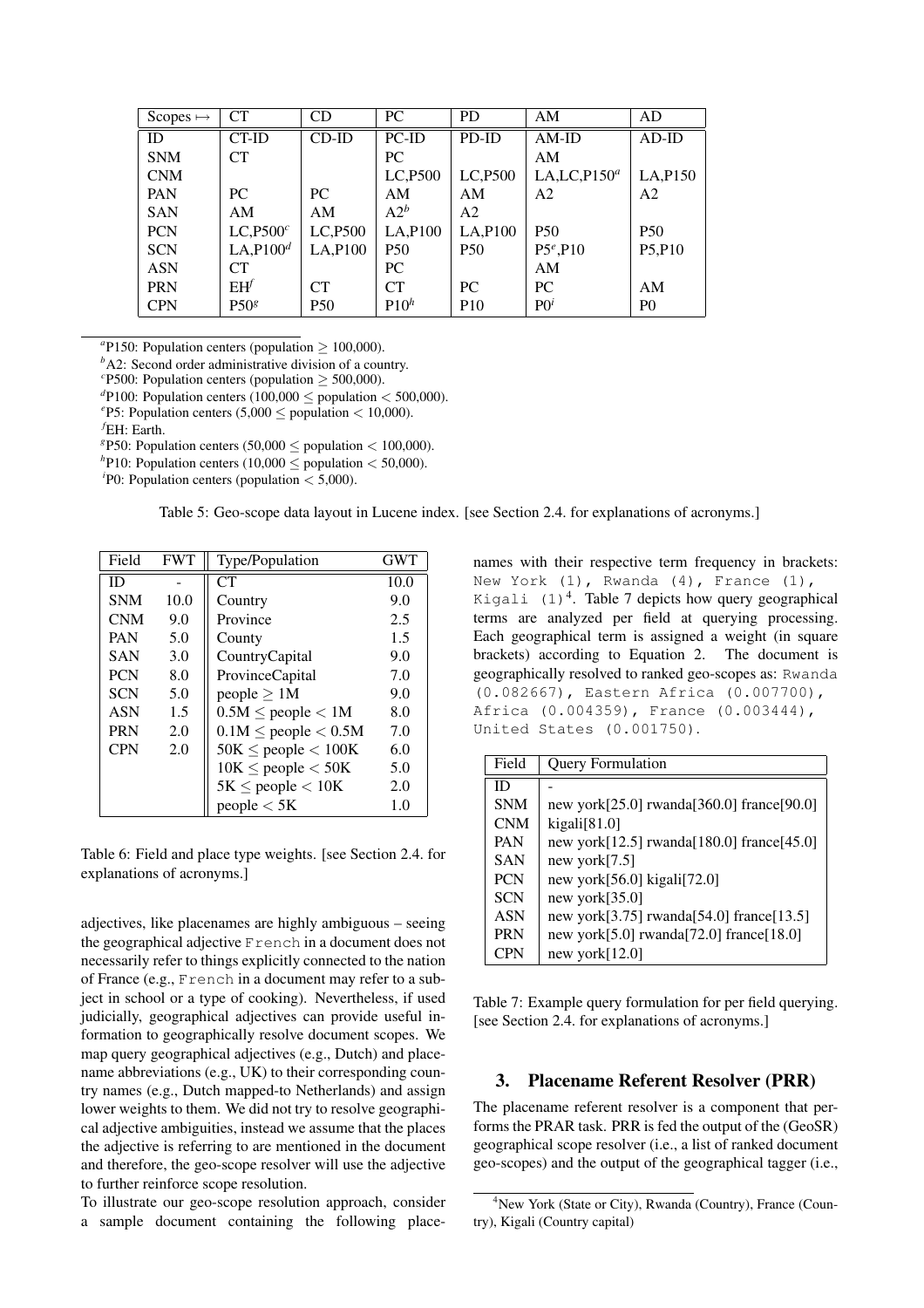a list of place names extracted from the document) (see Figure 1). Figure 2 shows the algorithm to realize PRAR.



Figure 2: Referent ambiguity resolution algorithm.

Here we describe the functionality of the main processing blocks shown in Figure 2. The algorithm starts by assigning continent place names to continents. It then extracts candidate places for place names other than continent names from the geographical database (GeoDB). Place names with a single candidate place are resolved to these places while place names with multiple candidate places are passed to lower processing blocks starting with the scope restriction block. For illustration purposes, we use a sample document containing the following place names: Sarajevo, Bosnia, Bihac, Tuzla, Britain, London.

Scope restriction block (BK-A): This module extends the country-level restriction as reported in Pauliquen et al (2006). It exploits an elaborate list of ranked geographical scopes assigned to a document. A place name with multiple candidate referents is assigned to a single top ranked document geo-scope. The other candidates belonging to lower ranked document geo-scopes are discarded. If a selected scope contains a single candidate, the candidate is marked as the place being referred to by the name. The main source of error when using scope restriction arises from an inherited GeoSR error. However, if a selected scope contains multiple candidates, it is passed to the next processing block i.e., country & capitals resolution (BK-B). Back to our example above, the place names are restricted to the following scopes (scopes are presented as NAME:COUNTRY@PROVINCE[CANDIDATE IDs]): Sarajevo:BA@01[1], Bosnia:BA@00[2], Bihac:BA@01[3], Tuzla:BA@01[4,5,6], Britain:GB@00[7,8], London:GB@H9[9,10]. Sarajevo, Bosnia and Bihac are nonambiguously resolved through scope restriction because the assigned scopes contain one candidate place each. On the other hand, Tuzla, Britain and London remain ambiguous within selected scopes because they contain multiple candidate places.

Country & capitals resolution (BK-B): A place name's candidate place of type country (PC) or country-capital (LC) or provincial capital (LA) is selected as the place being referred to by the name. The order of preference is PC  $\rightarrow$  LC  $\rightarrow$  LA. If the ambiguity is not resolved at this stage, it is passed to the next processing block i.e., Type-based resolution (BK-C). Back to our example above; we select any candidates for Tuzla, Britain and London which are of type PC or LC or LA as the referent. This routine resolves Britain and London to places of type PC and LC respectively. Tuzla remains ambiguous within the selected scope.

Type-based resolution (BK-C): Type-based resolution exploits types of resolved places as the basis to resolve among competing candidate places. The commonly occurring types are preferred. The assumption is that places of a similar type are more likely to be mentioned in a discourse. The candidate place of type matching the commonly occurring type among the resolved places is selected as the place being referenced. Back to our example above; here is the list of already resolved referents with their types in curly brackets:  $Sarajevo\{PPLC\}$ , Bosnia{PCLI}, Bihac{PPL}, Britain{PCLI},  $London{PPLC}$ . From this list there are two places of type PPLC, two places of type PCLI and one place of type PPL. The ambiguous Tuzla:BA@01[4,5,6] has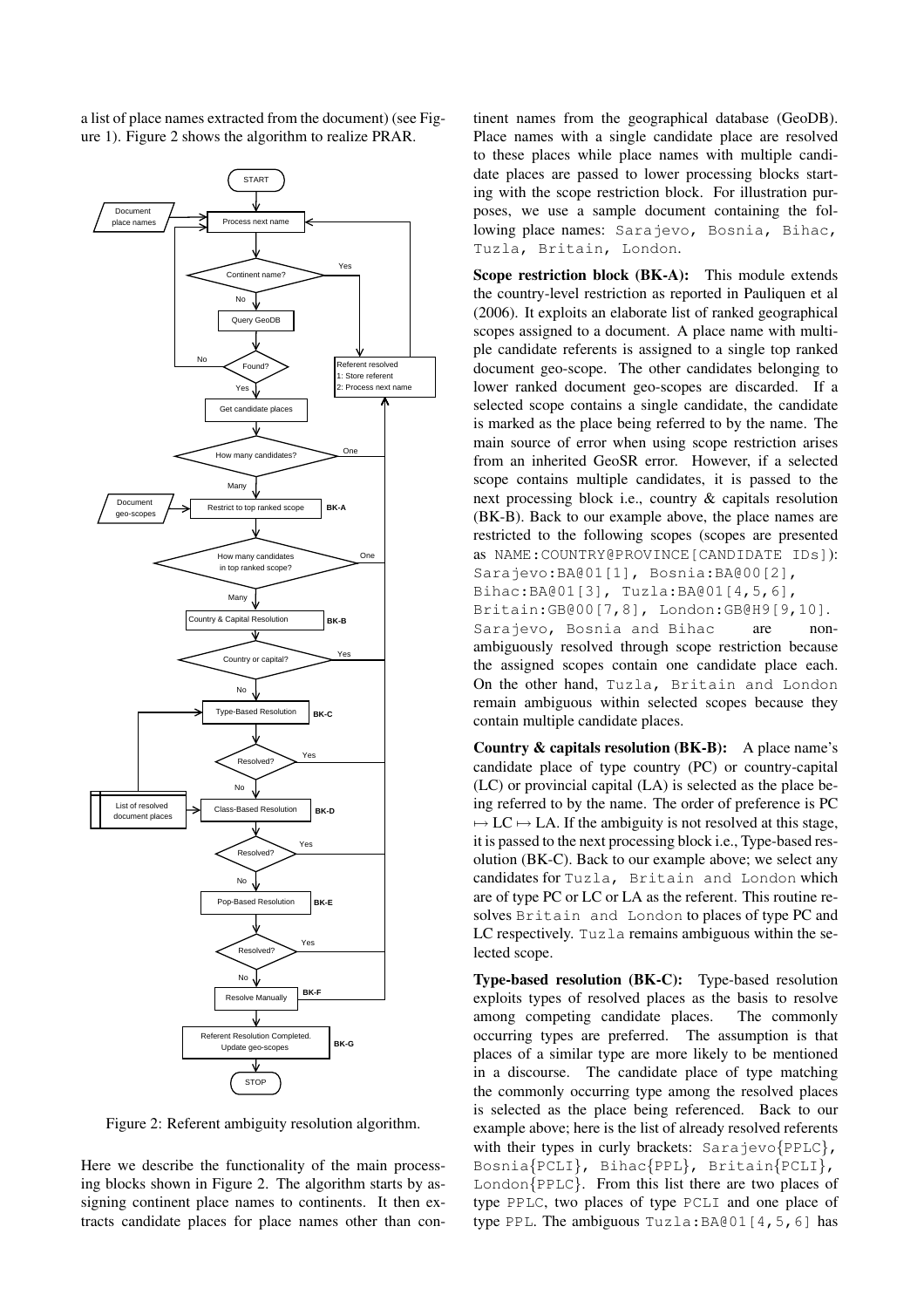three candidate places in scope BA@01. The types of these candidate places are (candidate ID in square bracket and type in curly bracket):  $[4]{\text{PPL}}, [5]{\text{ADM2}}$  and [6]{ADM3}. Candidate [4]'s type matches one of the types of resolved referents and therefore, is selected as the place referred to by name Tuzla.

Class-based resolution (BK-D): The class-based resolution procedure is similar to the type-based resolution routine. The class-based procedure exploits feature classification of resolved places as the basis to resolve among competing candidate places (see Sec. 2.2. for feature classification detail). Again the assumption is that places of a similar class are more likely to be mentioned in a discourse. The candidate place of class matching the most frequently occurring class among the resolved places is selected as the place referred to. Back to our example above; we will try to resolve among the three candidates of Tuzla in scope BA@01 employing the class-based procedure. Here is a list of resolved places with their corresponding class in curly brackets: Sarajevo{P}, Bosnia{A}, Bihac{P}, Britain ${A}$ , London ${P}$ . There are two places classified as A and three places classified as P. The three candidates of reference Tuzla are classified as (candidate ID in square bracket and classification in curly bracket):  $[4]{P}, [5]{A}$   $[6]{A}.$  Candidate  $[4]'$ s class matches the most frequently occurring class among the resolved places and therefore, is selected as the place referred to by name Tuzla.

Pop-based resolution (BK-E) & manual resolution (BK-F): Population based resolution (BK-E) selects the place with the largest population as the place being referred to. Manual resolution (BK-F) passes the task of resolving among competing places to the user. Manual resolution is called when the preceding automated procedures fail to resolve the ambiguity.

Update geo-scopes (BK-G): Here the list of a document's ranked geographical scopes is updated by including only the scopes containing resolved places and their ancestor geo-scopes. The remaining geo-scopes in the ranked list are discarded. From our example above, scope list update with respect to London and Britain will include: Europe, GB@00, GB@H9, GB@S.East, Northern Europe, GB@H9@S.East. The following scopes in the original ranked scope list are discarded: CA@East, CA@08, CA@08@S.East, CA@00 where GB and CA stand for Great Britain and Canada respectively. The scope Canada featured in the original scope list because of a place named London in Ontario, Canada.

### 4. Evaluation

Here we report on geographical scope resolver (GSR) evaluation. Because of time constraints and lack of test dataset, we were unable to fully evaluate placename referent resolver (PRR) for this paper. However, a preliminary test on 102 documents containing 195 ambiguous place names, our PRR resolved 181 (92.8%) of the place names correctly<sup>5</sup>.

### 4.1. GSR Evaluation

#### 4.1.1. Dataset

We evaluated our implementation using the CoNLL-2003 Shared Task (Sang and Meulder, 2003) training and development set of 1162 documents for English. The CoNLL-2003 English dataset is derived from the Reuters English corpus (RCV1) (Rose et al., 2002). Of the 1162 documents, 1124 documents contain geographical terms (place names and geographical adjectives). These documents have geographical scopes at country levels assigned to them. Of 1124 documents 686 were assigned single scopes, 313 double, 90 triple and 35 four or more.

#### 4.1.2. Results

Our system can assign geographical scopes up to six levels: continent, continent-directional, country, countrydirectional, province and province-directional. For this evaluation, we turned on the country level scope resolver for that is the scope level assigned to our test document collection. Our system resolves documents geographically to multiple scopes ranking them from the most significant to the least significant scope.

Single Scoped Documents. Of the 686 documents with single scope, our system assigned scopes correctly to 645 (94%) documents (that is, the scopes assigned to the 645 documents were ranked at position one).

Two Scoped Documents. Of the 313 documents with two scopes, our system assigned scopes correctly to 197 (62.94%) documents (that is, the scopes assigned to the 197 documents were ranked at the top two positions). The remaining 116 (37.06%) documents had one scope correctly assigned to them in the top two rank postions.

Three Scope Documents. Of the 90 documents with three scopes, our system assigned scopes correctly to 18 (20%) documents (that is, the scopes assigned to the 18 document were ranked at the top three positions). Of the remaining 72 documents, 48 (53.33%) documents were correctly assigned two scopes in the top three rank postions. The remaining 24 (26.67%) documents had one scope correctly assigned to them in the top three rank positions.

### 5. Conclusion

We described a complete placename ambiguity resolution system consisting of three components: a geographical tagger, a geographical scope resolver (GeoSR) and a placename referent resolver (PRR). The last two components are built in-house while the geographical tagger is an off-theshelf software component.

The novelty in GeoSR is that it uses unresolved place names as opposed to resolved place names used in previous works (Amitay et al., 2004; Martins and Silva, 2005). This means that geographical scopes can be computed independent of geographic name resolution, and thus does not suffer from mistakes in placename resolution. Also the GeoSR is implemented using a standard IR library exploiting a number of features, namely, placename frequency of occurrence, geographical adjectives, place type, population, vertical (transitive parent/child relation) and horizontal (adjacency relation) relationship among places. The GeoSR

<sup>&</sup>lt;sup>5</sup>A comprehensive evaluation of our placename referent resolver (PRR) will be reported in the PhD thesis in preparation.